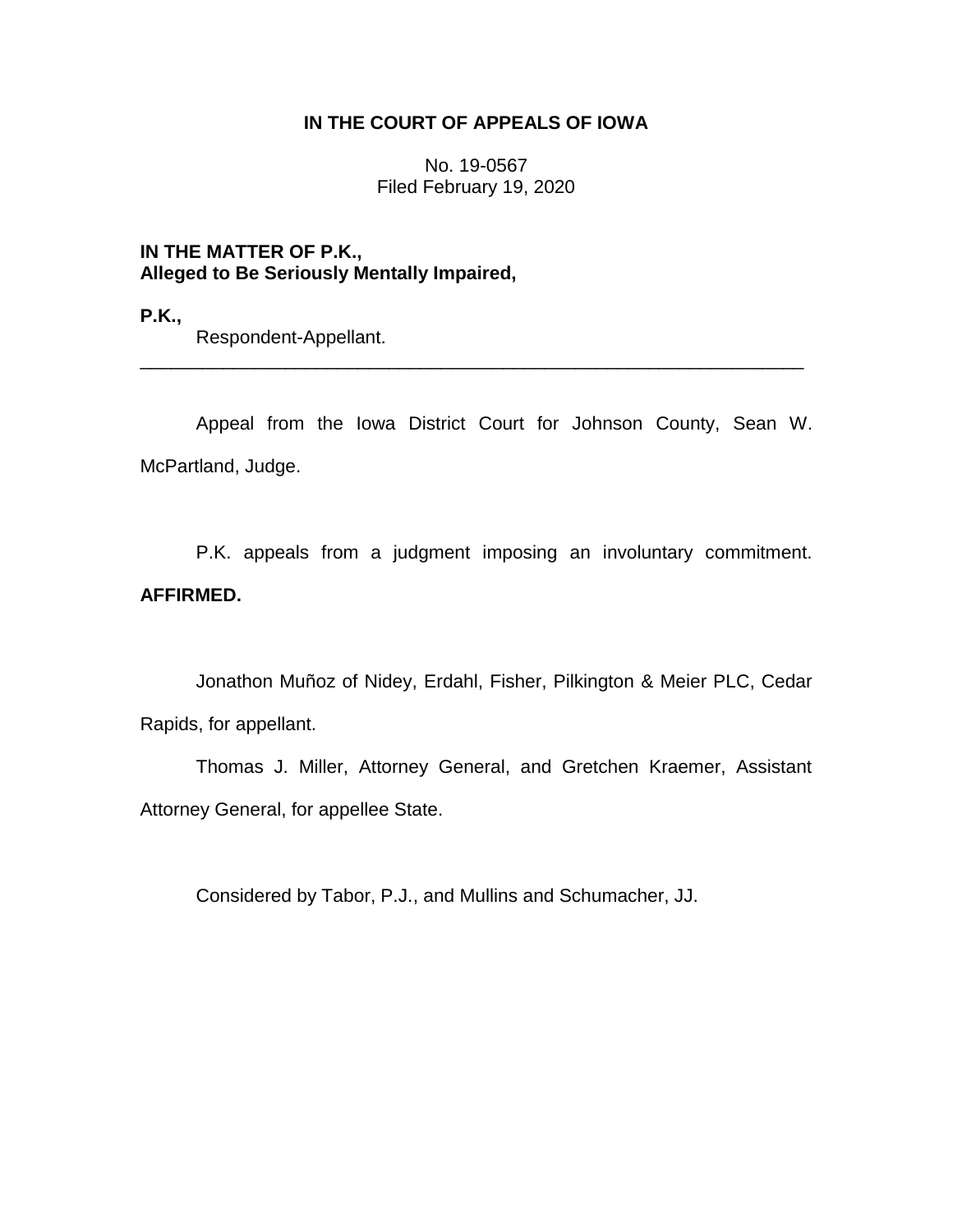## **SCHUMACHER, Judge.**

P.K., an inmate within the Iowa Department of Corrections (DOC), appeals from a district court decision finding him seriously mentally impaired and imposing involuntary commitment. He argues the State presented insufficient evidence to establish he lacks judgmental capacity to make decisions regarding treatment and that he posed a danger to himself or others. We find clear and convincing evidence in the record to support the district court's findings, and we therefore affirm.

#### **Procedural history**

P.K. has been in the custody of the DOC since June 2016. He is serving a fifty-year sentence for a murder conviction. P.K. concedes he has a diagnosis of Post-Traumatic Stress Disorder (PTSD) stemming from two tours of duty in Iraq. He has also been diagnosed with bipolar type schizoaffective disorder. P.K. began refusing psychiatric medications in September 2017. Following an increase in behavioral issues in 2017 and 2018, the State filed an application for civil commitment in late August 2018. That application was denied.

Further behavioral issues continued in the second half of 2018 and into January 2019. On January 3, 2019, P.K. was ordered to relocate to investigative segregation. He refused multiple orders to allow placement of restraints prior to the move. He "turned on staff." Additional staff responded to the situation, and P.K. resisted throughout the escort. Due to P.K.'s noncompliance during this move, he was taken to the ground and suffered injuries. P.K. reports those injuries as a broken nose, two black eyes, a contusion on his right shoulder, floor burns on his right elbow, an injury to his right hand, and upper back and neck pain.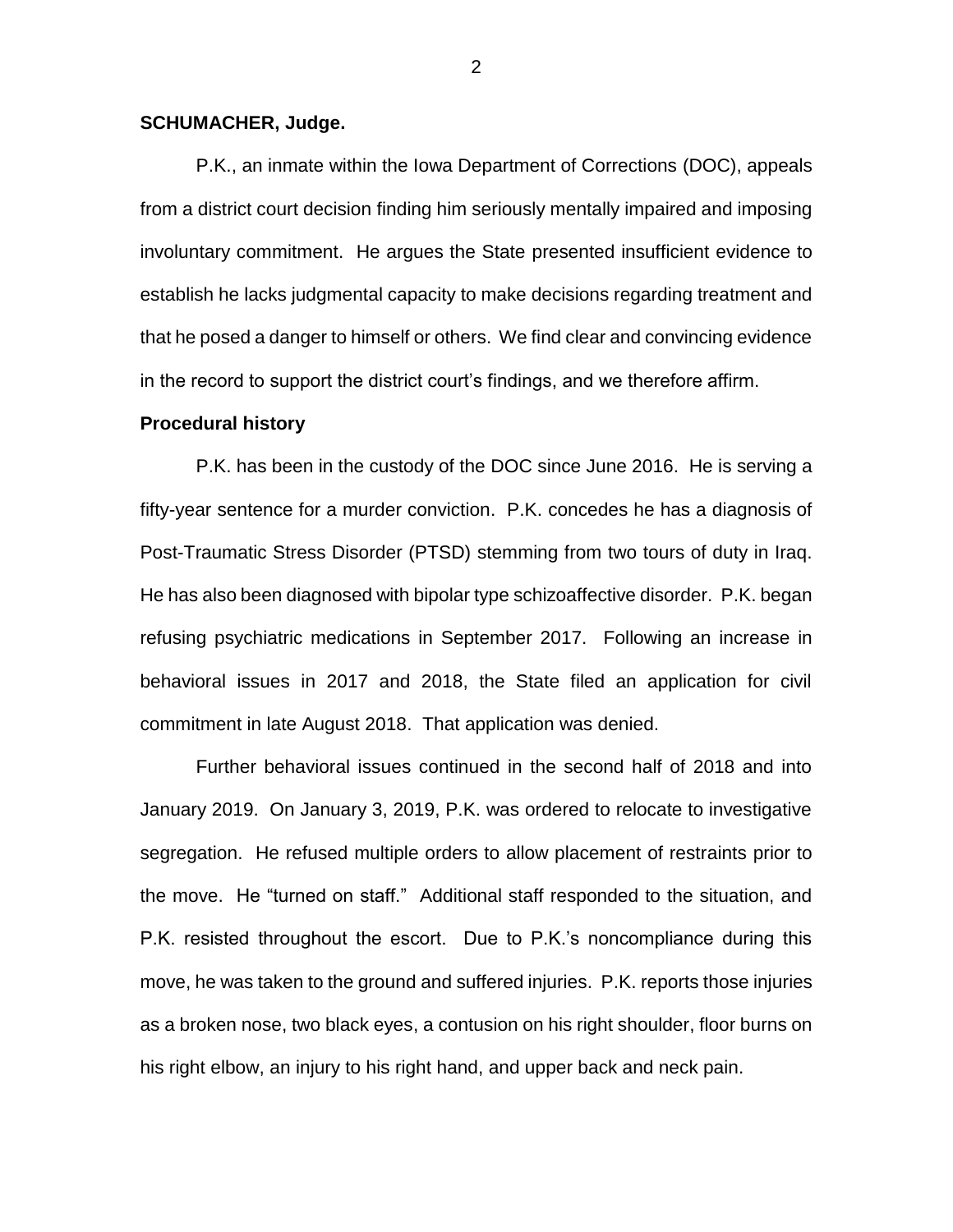On January 11, 2019, the State filed a new application for civil commitment and supporting evaluation reports. The hospitalization referee approved the application on January 16, and P.K. filed a notice of appeal on January 19. The district court held a hearing on February 19, 2019, and affirmed the referee's decision on February 27, ordering that P.K. continue to be treated at the Iowa Medical Classification Center. The district court found that "without hospitalization [P.K.] is a serious risk to injure himself or others," supporting that finding by highlighting P.K.'s injuries from the January 3 incident and his threats directed at staff. P.K. timely appealed from the district court's decision, arguing the State provided insufficient evidence to support the district court's findings.

#### **Standard of Review**

"We review challenges to the sufficiency of the evidence in involuntary commitment proceedings for errors at law." *In re B.B.*, 826 N.W.2d 425, 428 (Iowa 2013). A district court's findings of facts in a civil commitment proceeding have the effect of a special verdict. *State v. Huss*, 666 N.W.2d 152, 159 (Iowa 2003). "In prior decisions involving involuntary commitment we have said the elements of serious mental impairment must be established by clear and convincing evidence and the district court's findings of fact are binding on us if supported by substantial evidence." *In re J.P.*, 574 N.W.2d 340, 342 (Iowa 1998). "Clear and convincing evidence is evidence that leaves 'no serious or substantial doubt about the correctness of the conclusion drawn from it.'" *In re D.D.*, 653 N.W.2d 359, 361 (Iowa 2002) (quoting *Raim v. Stancel*, 339 N.W.2d 621, 624 (Iowa Ct. App. 1983)).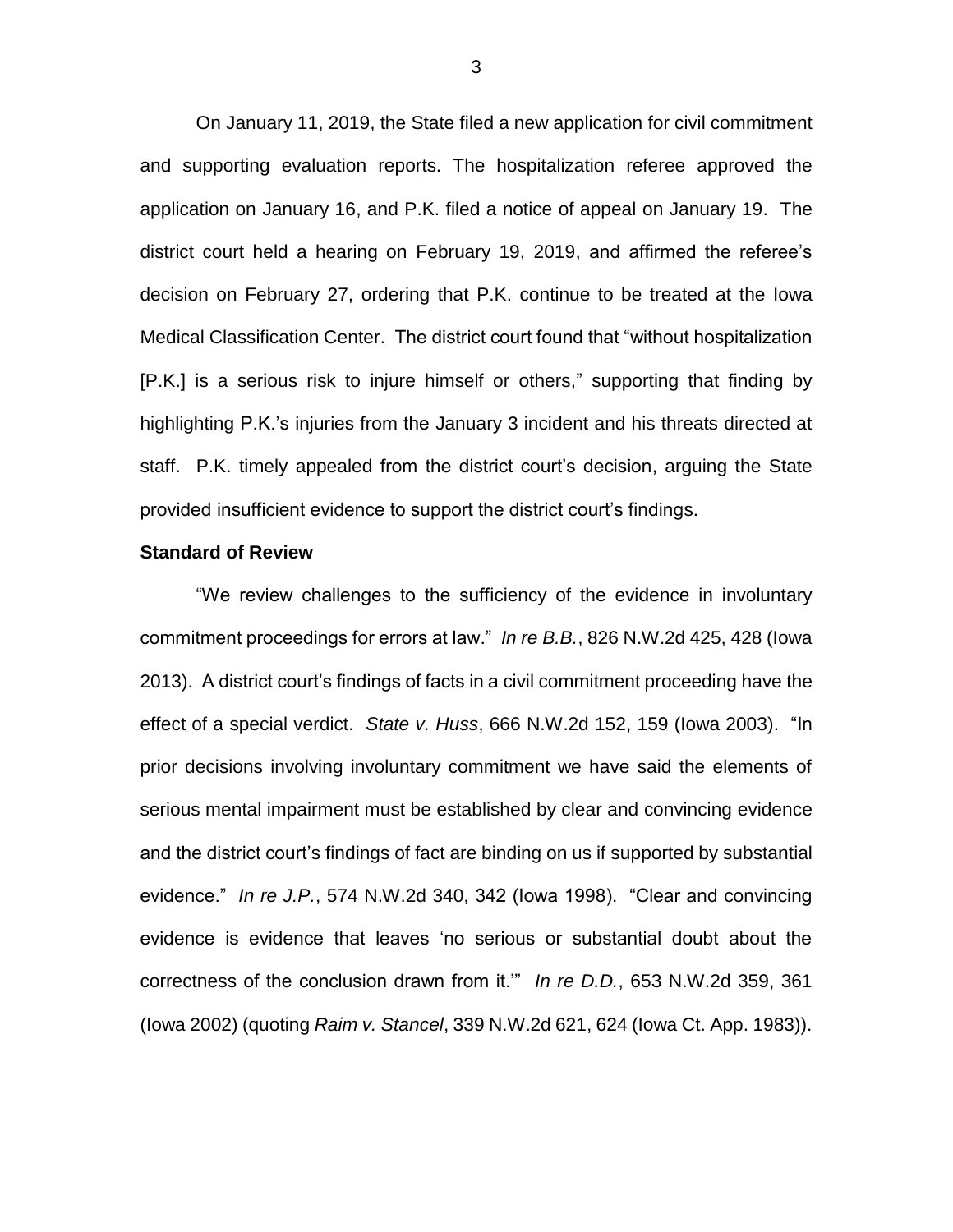# **Discussion**

A finding that a respondent is seriously mentally impaired within the meaning of Iowa Code section 229.1(20) (2019) requires proof of three elements. *J.P.*, 574 N.W.2d at 343. First, the respondent must have a mental illness. *Id.*  Second, because of that illness the respondent must lack "sufficient judgment to make responsible decisions with respect to the person's hospitalization or treatment." Iowa Code § 229.1(20); *see J.P.*, 574 N.W.2d at 343. The third element is met when, because of their mental illness, the respondent meets any of the following criteria:

a. Is likely to physically injure the person's self or others if allowed to remain at liberty without treatment.

b. Is likely to inflict serious emotional injury on members of the person's family or others who lack reasonable opportunity to avoid contact with the person with mental illness if the person with mental illness is allowed to remain at liberty without treatment.

c. Is unable to satisfy the person's needs for nourishment, clothing, essential medical care, or shelter so that it is likely that the person will suffer physical injury, physical debilitation, or death.

d. Has a history of lack of compliance with treatment and any of the following apply:

(1) Lack of compliance has been a significant factor in the need for emergency hospitalization.

(2) Lack of compliance has resulted in one or more acts of serious physical injury to the person's self or others or an attempt to physically injure the person's self or others.

Iowa Code § 229.1(20); *see J.P.*, 574 N.W.2d at 342–43.

P.K. concedes satisfaction of the "mental illness" element, acknowledging

a diagnosis of PTSD. He disputes the trial court's findings under the second and

third elements. The trial court found the third element satisfied under paragraphs

(a) and (c).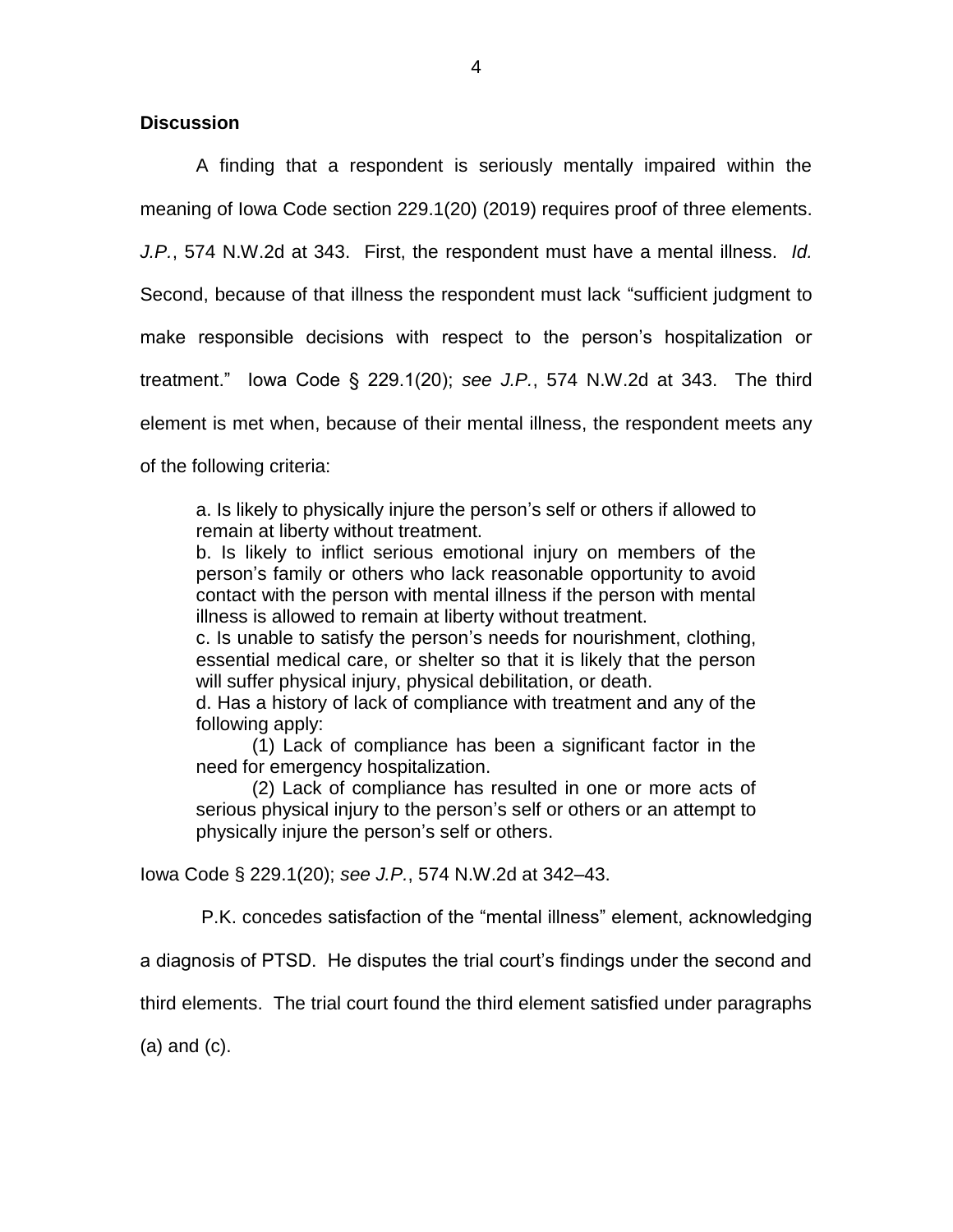## **A. Lack of Sufficient Judgment**

P.K. disputes the trial court's determination that he "lacks sufficient judgment to make responsible decisions concerning his hospitalization and treatment." In considering this second element, the critical inquiry is whether "the person is unable, because of the alleged mental illness, to make a rational decision

about treatment, whether the decision is to seek treatment or not." *In re Oseing*,

296 N.W.2d 797, 801 (Iowa 1980) (quoting Randall Bezanson, *Involuntary* 

*Treatment of the Mentally Ill in Iowa: The 1975 Legislation*, 61 Iowa L. Rev. 261,

275 (1975)). The trial court made the following findings in support of this element:

The facts before the Court indicate that [P.K.] has taken himself off medication and has become agitated, angry and threatening. Dr. Keller testified as to such matters as well. [P.K.] acknowledges having become upset with and threatened staff, but testified such conduct was caused by his medication. Dr. Keller testified [P.K.] could be and should be treated with medications, but has failed to take his medications.

The Court believes that his mental illness has resulted in [P.K.'s] lacking sufficient judgment to make responsible decisions concerning his treatment and hospitalization. Accordingly, the Court finds that the State has proven by clear and convincing evidence that, because of his diagnosed conditions, [P.K.] lacks sufficient judgment to make responsible decisions concerning his hospitalization and treatment.

Based our review of the record, we find that clear and convincing evidence

supports these findings.

P.K. argues his ongoing refusal of medication since September 2017 is "a rational decision given his complaints of headaches." He asks us not to "unfairly hold [his] rational decision regarding medication against him as pertains to the issue of judgmental capacity." He alleges that "the main concerns regarding his status are mere general concerns regarding his deteriorating state," and he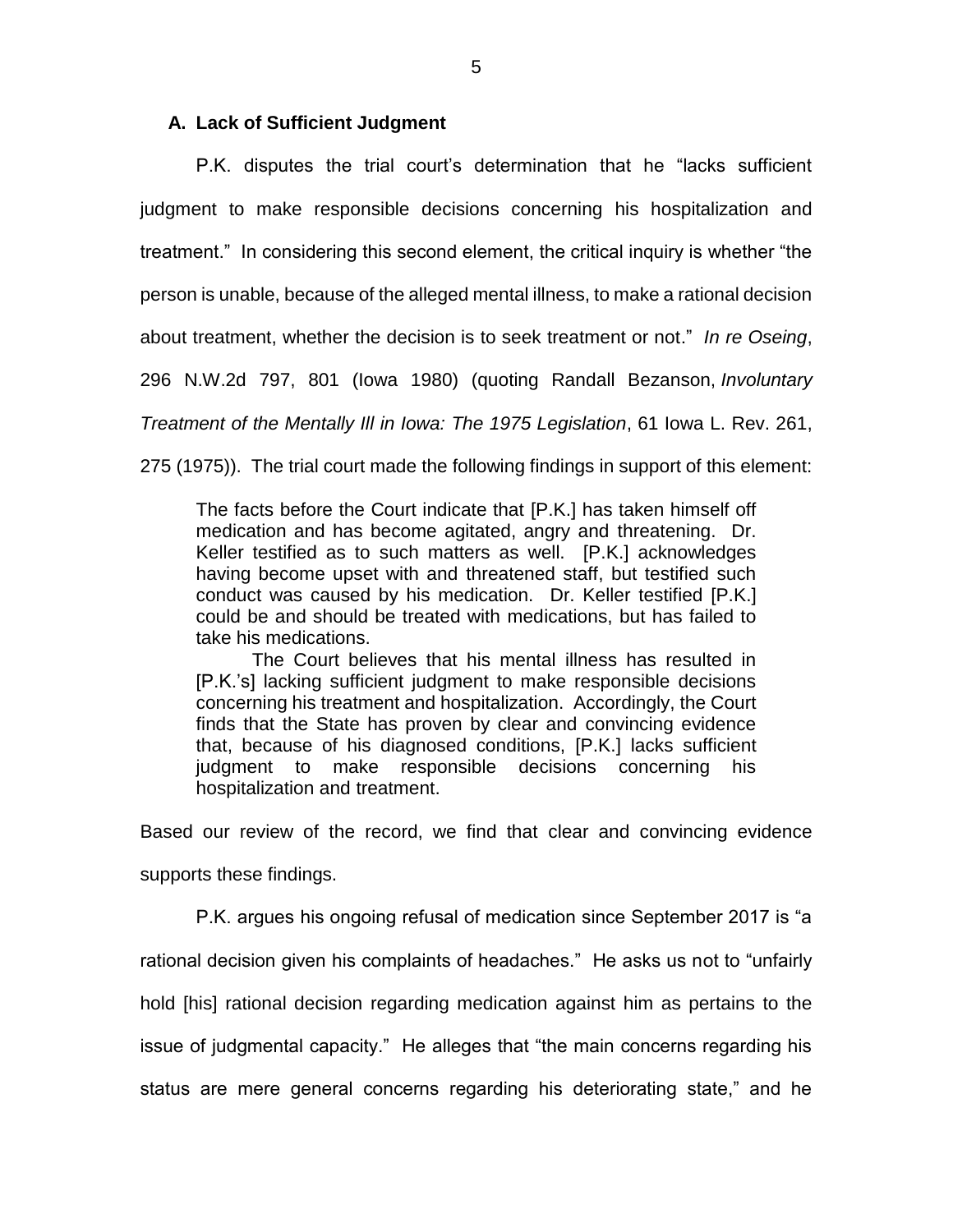"argues that his ability to safely navigate the DOC since September 2017 without any need for a civil commitment supports his contention that he does have insight into his own mental health issues."

P.K. cites *J.P.*, 574 N.W.2d at 343, to support his argument that his refusal to take medication is rational and should not be considered as supporting the lackof-sufficient-judgment element. However, the Iowa Supreme Court's finding in *J.P.*  that a refusal to take medication was rational occurred on distinguishable facts. *See J.P.*, 574 N.W.2d at 341–42. In such case, the respondent had a bachelor's degree in psychology and a master's degree in counseling and psychology. *Id.* at 341. She voluntarily removed herself and her daughters from the family home and went to a shelter. *Id.* at 342. The father elicited information from the daughters about where they were staying with their mother, and the father subsequently filed an application alleging the mother was seriously mentally impaired. *Id.* The mother had previously been voluntarily hospitalized for depression and counseling. *Id.* at 341. After leaving the hospital, she chose to discontinue medication due to concerns about possible side effects. *Id.* at 342. Although the hospitalization referee and district court found her to be seriously mentally impaired, she appealed that determination, and the Iowa Supreme Court held "there was not clear and convincing evidence to support the district court's finding that [she] lacked the ability to make responsible decisions regarding her treatment." *Id.* at 342–43.

In stark contrast, P.K. has repeatedly violated the security protocols established for his protection and the protection of the workers and fellow inmates in his facility, has made threats, and has been aggressive with staff. We find *In re B.T.G.*, 784 N.W.2d 792, 794–95 (Iowa Ct. App. 2010), to be more instructive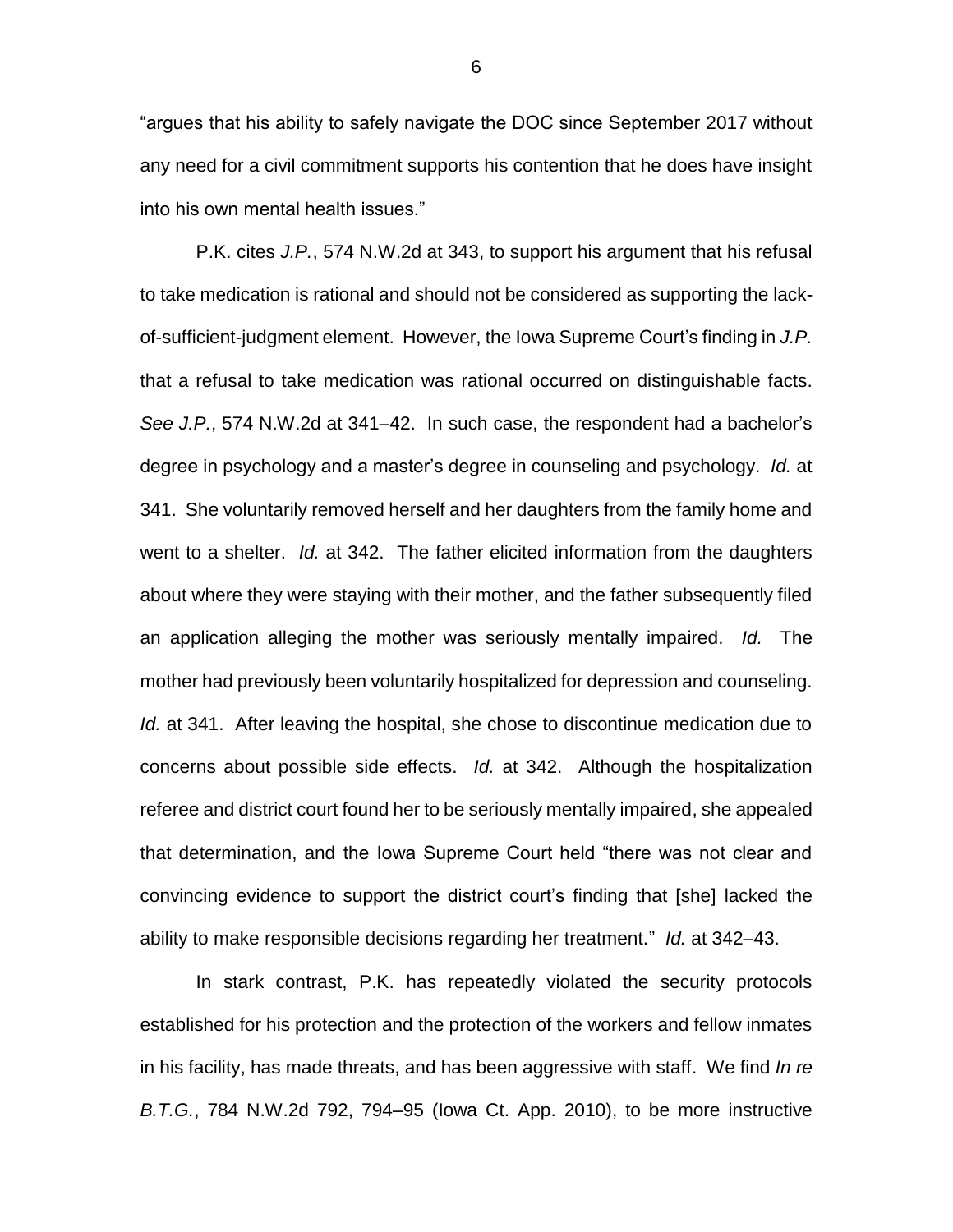based on the facts of the instant case. In that case, we highlighted the respondent's refusal to take medication as indicative of an inability to make rational decisions regarding treatment. *B.T.G.*, 784 N.W.2d at 798. *B.T.G.* was described as "out of control, is at a risk for self-harm, threatens to kill the staff and their children when not on his medications and also gets in fights with others at the facility." *Id.* at 797. There was testimony that, "Without this medication, his illness is not controlled. This is a chronic and persistent illness with ongoing psychosis with extreme mood swings from depression to threatening and violent behavior." *Id.* We concluded the "lacking sufficient judgment" element was satisfied by these findings of fact. *Id.* at 798.

As in *B.T.G.*, P.K. became "out of control" and "threatening" after his noncompliance with medication. The record evinces numerous threats made by P.K. to staff and violations of security protocols. P.K. began to cease scheduled medications in September 2017. Several weeks after discontinuing consistent medications, P.K. received a major disciplinary report for loitering around a secured gate area after several warnings. A similar instance recurred in December 2017. In 2018, P.K.'s mother raised concerns regarding P.K. after a phone call in which he made comments about killing someone and alleged government involvement.

In August 2018, P.K. was transferred to a new housing unit to test if he could transition to a lower level of security status, however he left that unit unescorted more than once for specious reasons. In September 2018, he resumed unescorted explorations of secured areas near gates. In October and November, he threatened a staff member, spat on his cell's window while an officer

7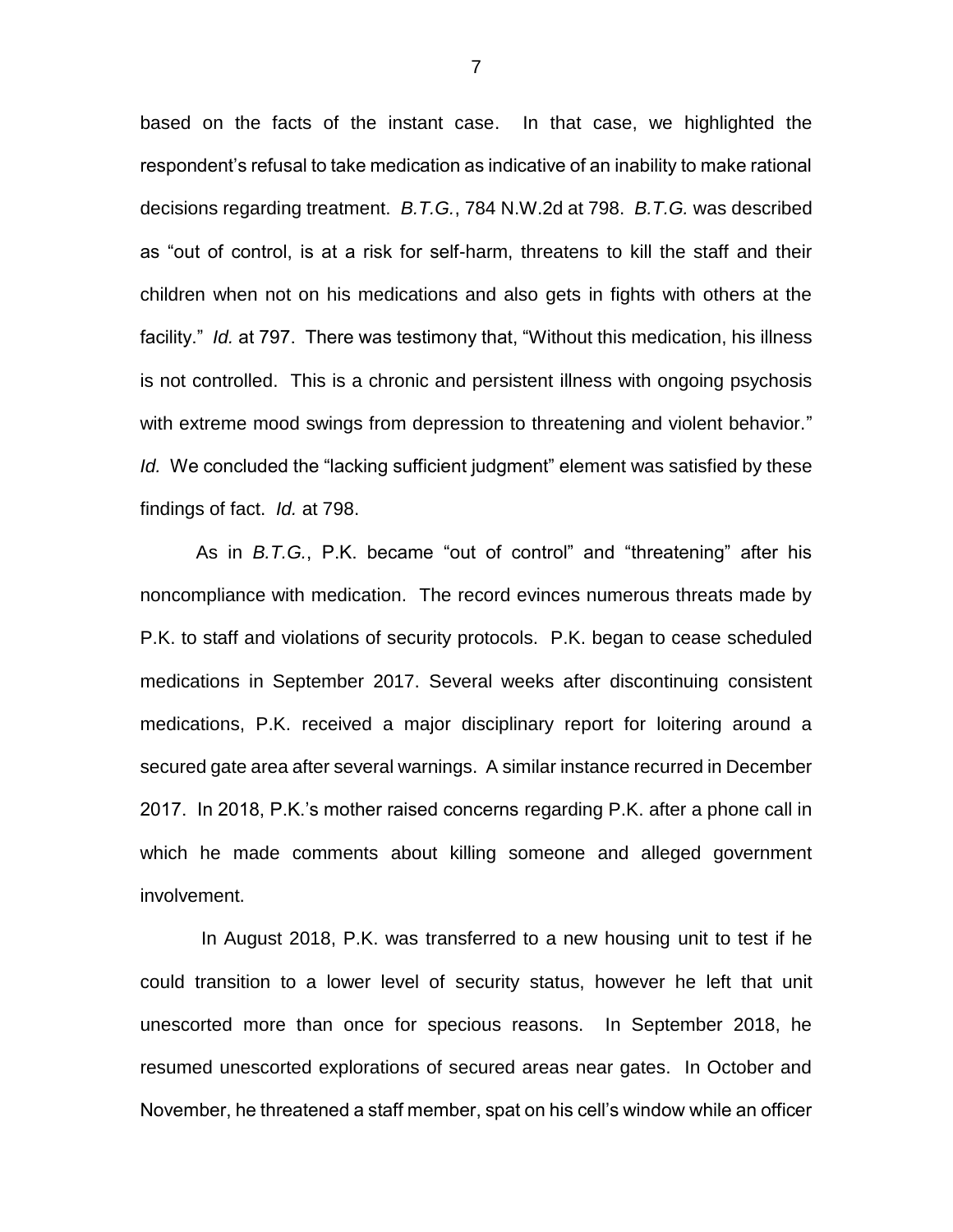passed, and attempted again to access unauthorized areas. Furthermore, he has made delusional comments, including identifying himself as Jesus to staff and by telling staff of a need to "murder Satan." He threatened to kill an individual during a phone call. These disturbing behaviors preceded the January 3, 2019 incident in which P.K. suffered injuries while being subdued due to noncompliance with orders to relocate. His treating doctor testified that P.K. has exhibited a "long but a slow deterioration in his functioning." His treating doctor also opined that he has observed a deterioration in mental health since P.K. stopped taking medication.

This evidence supports a finding that P.K "lacks sufficient judgment to make responsible decisions with respect to [his] hospitalization or treatment." Iowa Code § 229.1(20). His behaviors are not consonant with "a rational decision" concerning a refusal of medications to treat his mental illness. *See Oseing*, 296 N.W.2d at 801.We conclude clear and convincing evidence supports the trial court's finding that because of his illness P.K. lacks sufficient judgment to make responsible decisions with respect to his hospitalization or treatment.

### **B. Dangerousness**

. . .

We next consider the third element of a seriously-mentally-impaired finding under Iowa Code section 229.1(20). *B.T.G.*, 784 N.W.2d at 798. This element requires the State to show that, because of his mental illness, P.K. satisfies one of the dangerousness grounds in paragraphs (a)–(d) of Iowa Code section 229.1(20). The parties and the district court have analyzed P.K.'s dangerousness under paragraphs (a) and (c):

a. Is likely to physically injure the person's self or others if allowed to remain at liberty without treatment.

8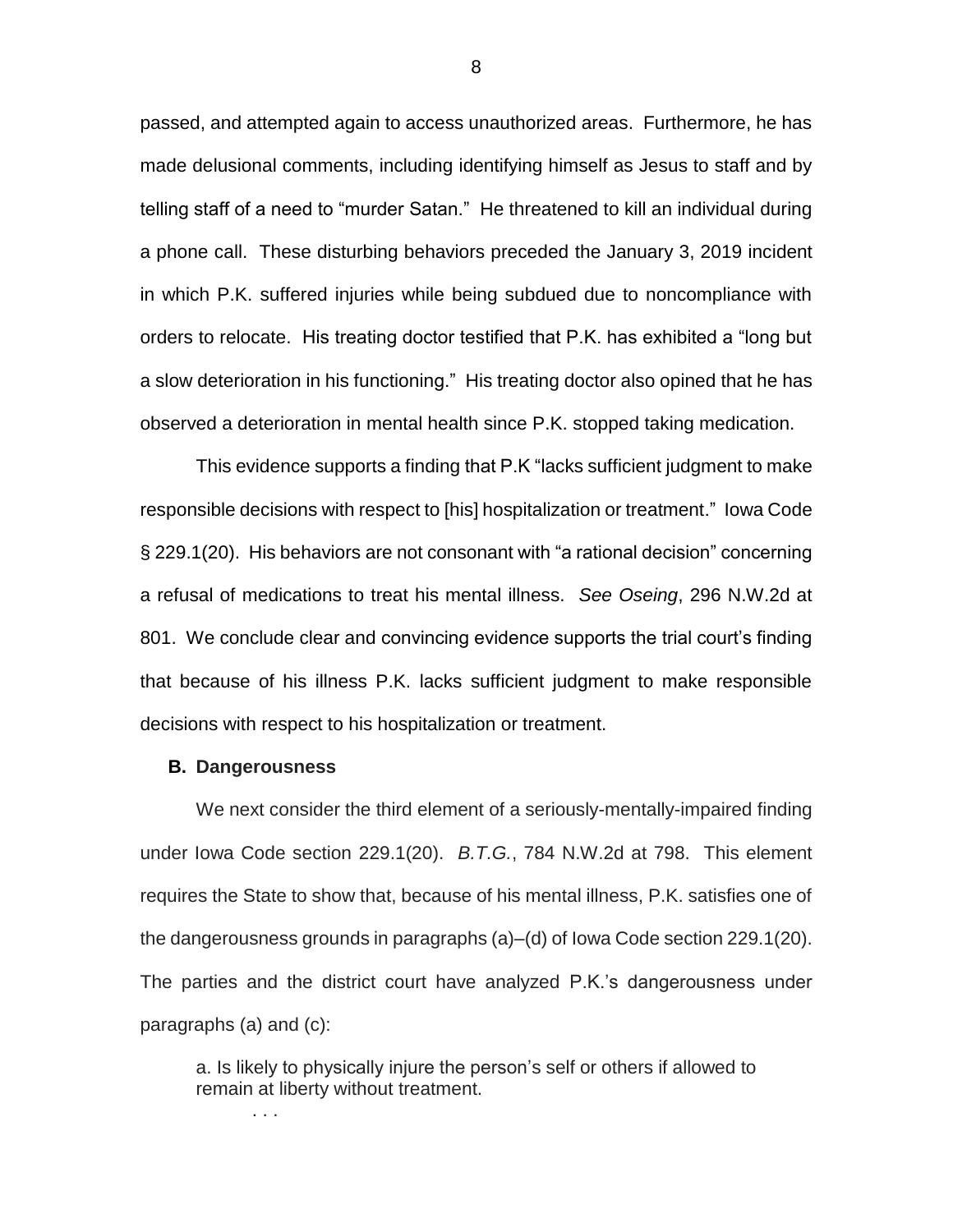c. Is unable to satisfy the person's needs for nourishment, clothing, essential medical care, or shelter so that it is likely that the person will suffer physical injury, physical debilitation, or death.

Paragraph (c) is of limited applicability to a respondent who is incarcerated, in that

an incarcerated person is provided "nourishment, clothing, essential medical care,

[and] shelter" by the State. We observe that paragraph (d), while recently added

to Iowa Code, was in force by the time these proceedings arose. *See* 2018 Iowa

Acts ch. 1056, § 7. Paragraph (d) satisfies the dangerousness element if because

of the person's mental illness the person:

Has a history of lack of compliance with treatment and any of the following apply:

(1) Lack of compliance has been a significant factor in the need for emergency hospitalization.

(2) Lack of compliance has resulted in one or more acts of serious physical injury to the person's self or others or an attempt to physically injure the person's self or others.

Iowa Code § 229.1(20)(d).

 $\overline{a}$ 

However, because clear and convincing evidence supports a finding of dangerousness under paragraph (a), we need not consider whether paragraph (c) is satisfied or the applicability of paragraph (d).

Clear and convincing evidence in the record supports a finding that P.K. "is likely to physically injure  $\ldots$  [him]self or others if allowed to remain at liberty<sup>1</sup> without treatment." lowa Code 229.1(20)(a). The term "likely" in paragraph (a) means "probable or reasonably to be expected." *In re Foster*, 426 N.W.2d 374, 377 (Iowa 1988) (quoting *Oseing*, 296 N.W.2d at 801). The dangerousness element requires that the threat the patient poses to himself be evidenced by a

<sup>&</sup>lt;sup>1</sup> We interpret "at liberty" to mean in the general population of the prison rather than the acute mental health unit.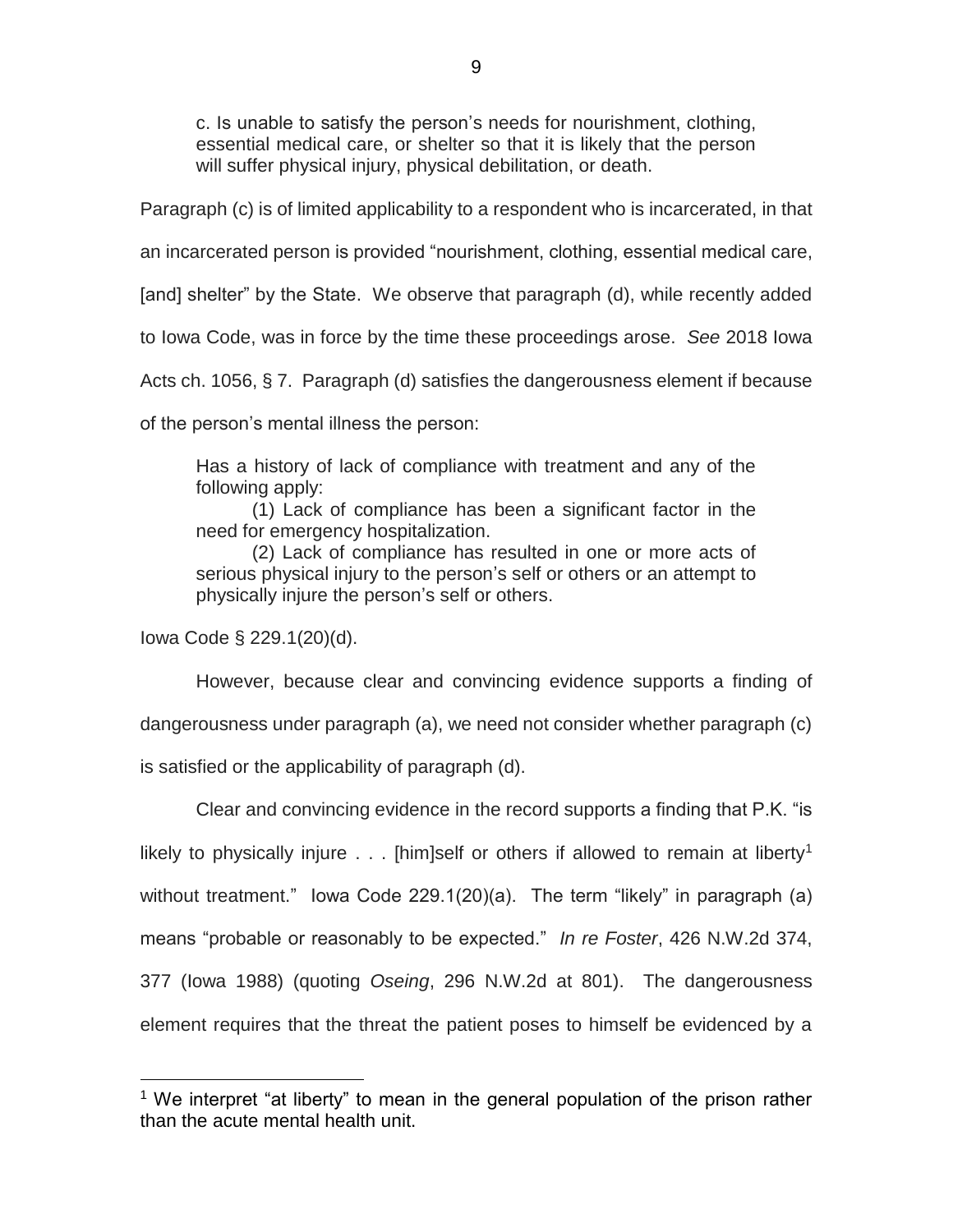"recent overt act, attempt or threat." *Huss*, 666 N.W.2d at 161 (quoting *In re Mohr*, 383 N.W.2d 539, 542 (Iowa 1986)). P.K. made threats to staff and repeatedly violated security protocols by venturing into prohibited areas. The State's evidence showed that P.K.'s violations increased in the months immediately prior to P.K.'s involuntary commitment. The evidence regarding the January 3, 2019 incident indicates that multiple staff were required to transfer P.K. from one unit to another and that P.K.'s aggression toward staff and noncompliance with orders on that occasion was the reason for the takedown that led to injuries.

P.K.'s actions can be distinguished from those of the respondent in *Foster*, 426 N.W.2d at 375. In that case, the respondent, also an inmate, only sporadically took medication for his chronic undifferentiated schizophrenia, which resulted in the respondent making bizarre and delusional statements. *Id.* at 375–76. While incarcerated, the respondent was involved in two altercations with fellow inmates but was not the aggressor in either fight. *Id.* at 375.The respondent's strange statements played some role in the altercations, however the Iowa Supreme Court held the overt-act requirement unsatisfied, saying, "[p]rovoking acts of aggression toward oneself by bizarre or socially unacceptable behavior does not elevate such behavior to a level of likely physical injury to oneself." *Id.* at 379. Because the respondent's statements did not satisfy the "overt act" requirement and the respondent was not the initial aggressor in the altercations, the court held the dangerousness element was not satisfied. *Id.* at 380–81 (remanding for termination of the involuntary commitment).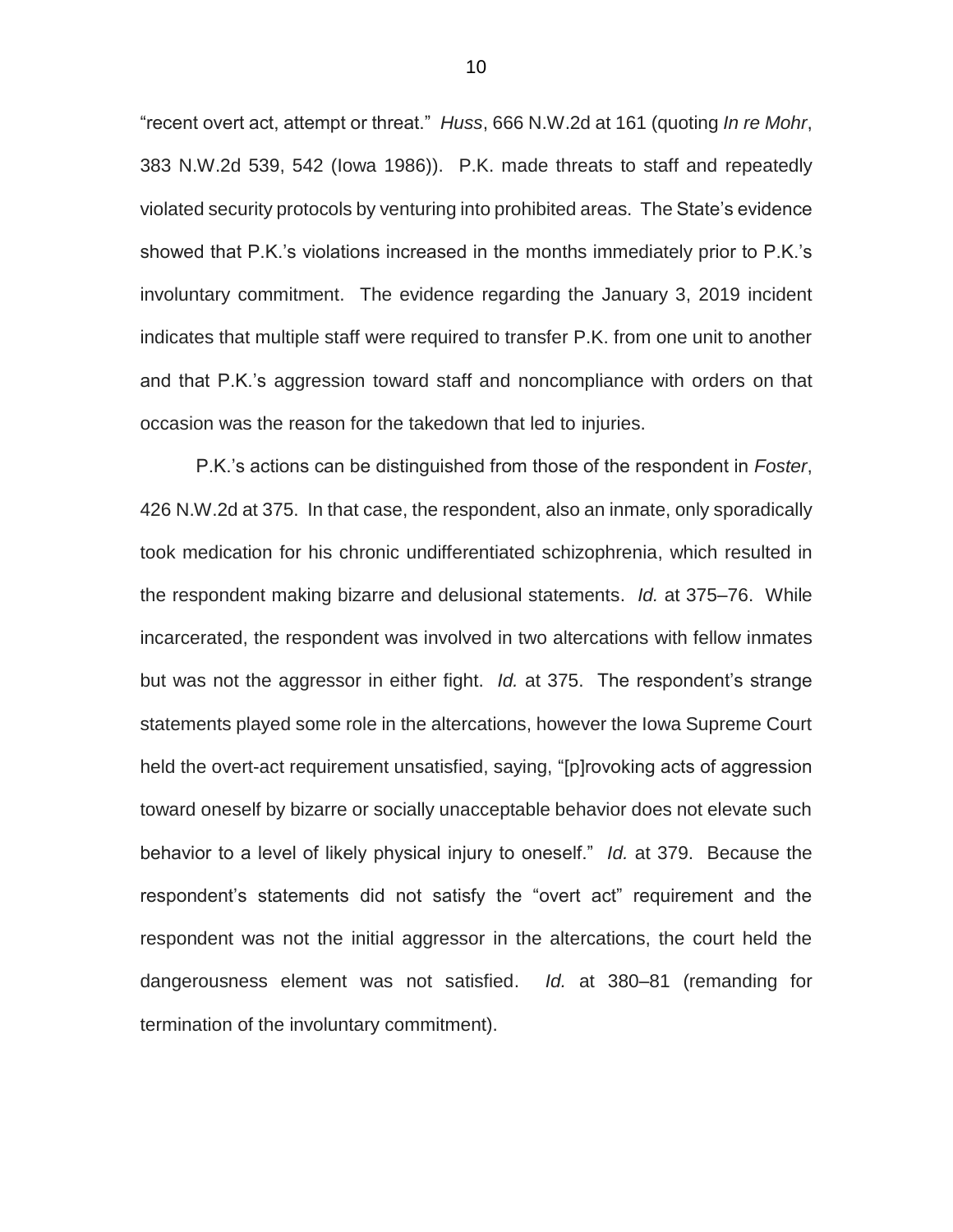P.K. committed a major prison violation in January 2017 for assaulting a peer, and he received a minor report for punching and spitting at his cell door when officers were passing. P.K. was the aggressor in the January 3, 2019 incident, where his noncompliance led to his injuries. P.K.'s violations and injury were initiated by his own actions. We find *Foster* distinguishable and hold the overt-act requirement satisfied on these facts.

On appeal, P.K. dismisses the import of the January 3, 2019 incident because he did not engage in "active threatening behavior" and because the DOC generated no disciplinary reports related to the incident. However, he cites no authority for the proposition that "threatening" behavior is required to satisfy the overt-act requirement or is otherwise equivalent to "dangerousness," and he similarly fails to cite authority for his argument that an absence of a disciplinary report mitigates his actions or injury on January 3, 2019.

The absence of a disciplinary report related to the January 3 incident does not lessen the import of P.K.'s actions or injury on that date. Instead, we find P.K.'s noncompliance during the January 3, 2019 incident and his resulting injury to be the consequence of his own overt act. *See Huss*, 666 N.W.2d at 161 (requiring proof of a "recent overt act" to satisfy the dangerousness element in a civil commitment case).

Although on appeal P.K. characterizes the State's concerns as "mere general concerns regarding his deteriorating state," he does not contest the State's multiple assertions that P.K.'s condition is indeed deteriorating. Given P.K.'s injuries from the January 3, 2019 incident and the increasing number and severity of violations of security protocols, we find it probable or reasonably to be expected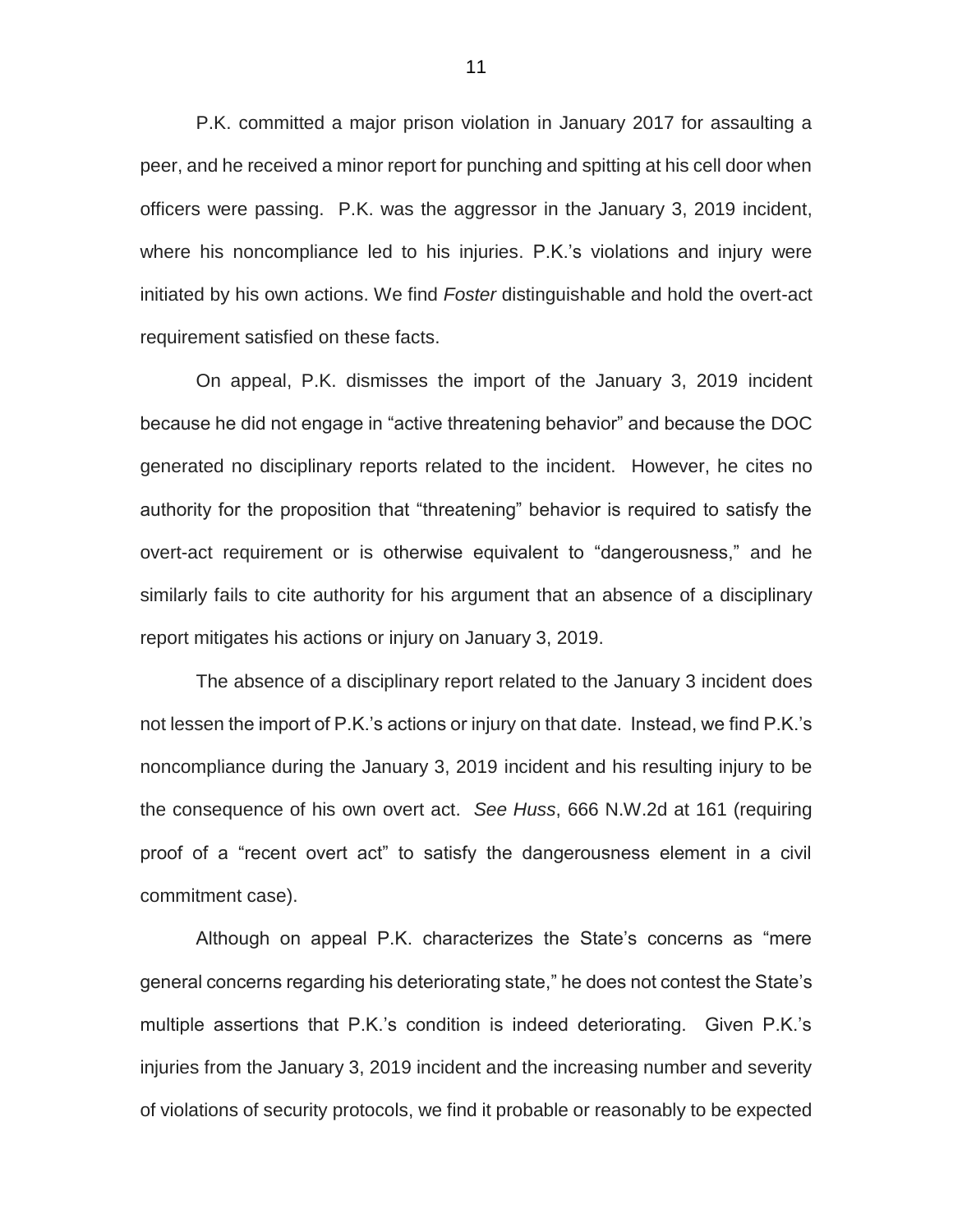that P.K. suffer another injury in the absence of civil commitment. We further find that the January 3, 2019 incident satisfies the requirement of *Huss* and *Mohr* for a "recent overt act."

Lastly, P.K. requests that our court not treat him differently under chapter 229 because he is incarcerated, asserting that "the necessary inquiry . . . is whether he would have been found to [be] seriously mentally impaired under Chapter 229 if he were . . . not an inmate in DOC custody." In our review of the record, we cannot divorce P.K.'s conduct from the setting in which it occurred. His environment must provide some context for our review.

The injury he sustained as a result of noncompliance with an order to relocate only occurred because he is incarcerated. We do not disregard this incident because P.K. was incarcerated during the incident. We have further not considered the fact of P.K.'s conviction and incarceration in isolation in our analysis under the dangerousness element of Iowa Code section 229.1. While P.K. argues on appeal that disobedience and failure to cooperate in an incarceration setting does not rise to the level of dangerousness that would implicate section 229.1(20)(a), his actions have already led to injuries and his behavior prior to commitment shows he is likely to physically injure himself or others.

### **Conclusion**

A determination that an individual is "seriously mentally impaired" requires a showing of three elements. P.K. concedes the satisfaction of the first element, and the district court's findings as to the second and third elements are supported